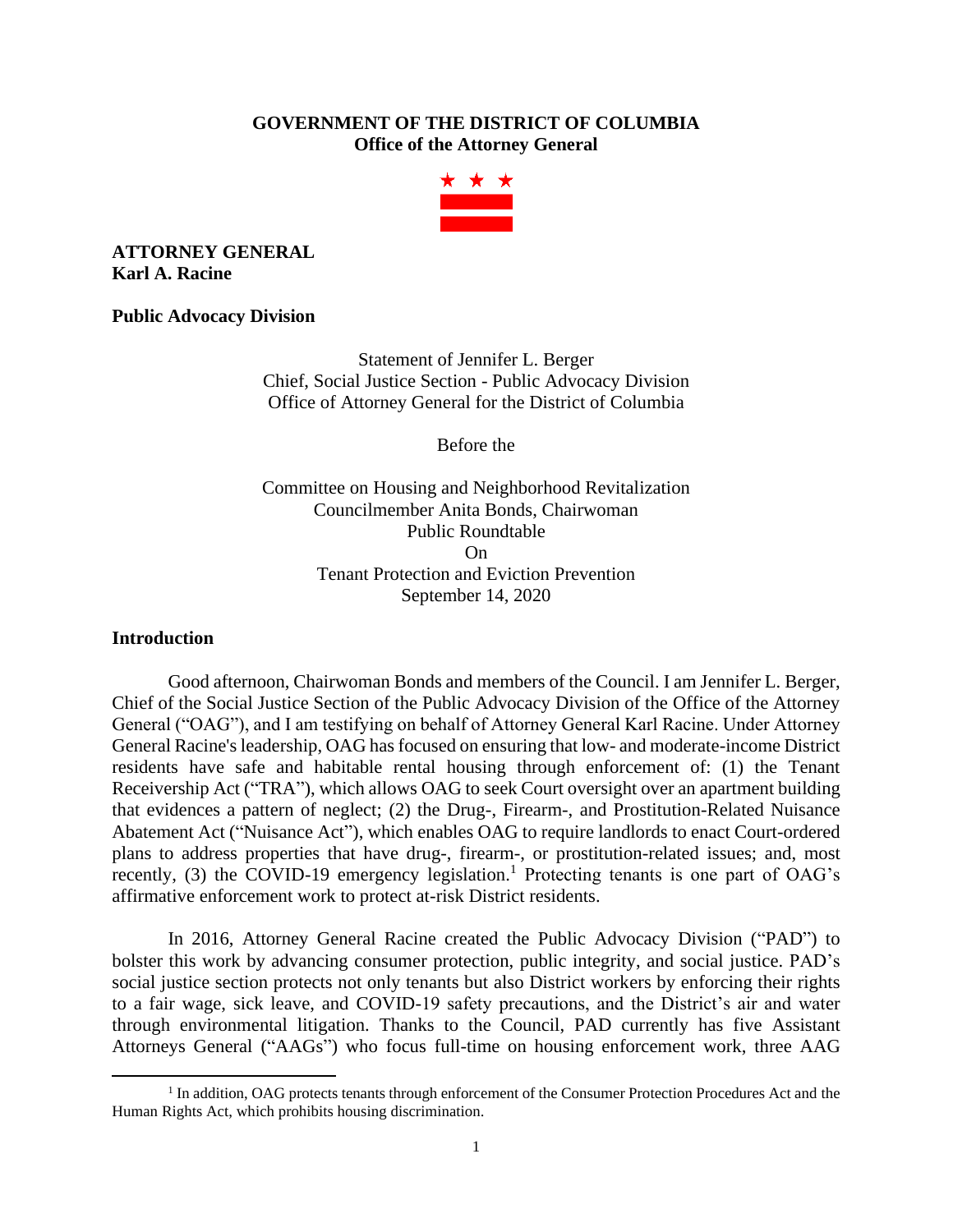positions for workers' rights issues, and three AAGs who focus on environmental enforcement. In FY 2020, the Social Justice Section alone recovered over \$8.7 million for tenants, workers, and the government of the District of Columbia.

#### **Summary of OAG's COVID-related Enforcement Work**

During the pandemic, OAG has brought several TRA and Nuisance Act cases to resolution, including a recent \$1.9 million recovery for the tenants of Ward 8's Forest Ridge/Vistas. In addition to continuing this critical enforcement work, which brings both safe housing and financial restitution to District tenants, OAG has vigorously enforced the Council's COVID-19 emergency legislation, including its tenant protections. In collaboration with the tenant advocacy community, the Office of the Tenant Advocate, and the Mayor's Office, we have worked to prevent eviction, rent increases and utility shut-offs, and ensure safe and clean common areas, during the pandemic. Since late April 2020, OAG received more than 240 calls for assistance from tenants and tenant advocate and sent more than 70 cease and desist demands to housing providers. Many of those cases involved threats of eviction, often against immigrant tenants. 2 In one case, a foreclosure rescue company that was purchasing a property explicitly stated that they would "call ICE" to evict a tenant. Unfortunately, these types of threats too often cause tenants to move.

In addition to enforcement work, we have been active in educating tenants and District residents about their rights under the Council's emergency protections. We have held several town halls, engaged in outreach and trainings, and created FAQs to educate tenants about their rights.<sup>3</sup> Recently, for example, OAG and OTA jointly organized a WebEx panel to bring together a legal services attorney, a landlord's attorney, and the Chief of the Landlord and Tenant Branch of the Civil Division of the District of Columbia Superior Court to strategize around what happens after the COVID eviction moratorium ends.

OAG has not only been on the forefront of enforcing the Council's laws, but we have also defended the constitutionality of the Council's actions. For example, OAG's Public Interest Division is drafting a brief regarding the constitutionality of the eviction moratorium in response to the Landlord and Tenant Court Orders to Show Cause regarding 1000 eviction actions that were filed during the public health emergency.

Without the eviction moratorium, we know that there would be a tsunami of evictions that would devastate tenants across the District. The 1000 cases filed during the moratorium will be added to the Landlord Tenant Court pre-pandemic docket of 32,000 cases annually along with any cases that housing providers who are complying with the eviction moratorium may file. This could be catastrophic. Protecting tenants from the aftermath of COVID-19 will entail extensive creativity, collaboration, and proactivity. With that in mind, OAG makes several recommendations to protect tenants and prevent evictions.

<sup>3</sup> *See* [https://www.bizjournals.com/washington/news/2020/03/30/d-c-attorney-general-plans-new-focus-on](https://www.bizjournals.com/washington/news/2020/03/30/d-c-attorney-general-plans-new-focus-on-landlords.html)[landlords.html;](https://www.bizjournals.com/washington/news/2020/03/30/d-c-attorney-general-plans-new-focus-on-landlords.html) [https://oag.D.C..gov/blog/know-your-rights-tenants-and-covid-19;](https://oag.dc.gov/blog/know-your-rights-tenants-and-covid-19) <https://wamu.org/story/20/05/07/when-d-c-s-ban-on-evictions-ends-what-will-happen-its-uncertain/> (viewed September 11, 2020).

<sup>2</sup> The New York Times recently reported on this phenomenon. *See* [https://www.nytimes.com/](https://www.nytimes.com/%202020%20/07/04/%20us/coronavirus-evictions-renters-immigrants.html) 2020 /07/04/ [us/coronavirus-evictions-renters-immigrants.html](https://www.nytimes.com/%202020%20/07/04/%20us/coronavirus-evictions-renters-immigrants.html) (viewed September 11, 2020)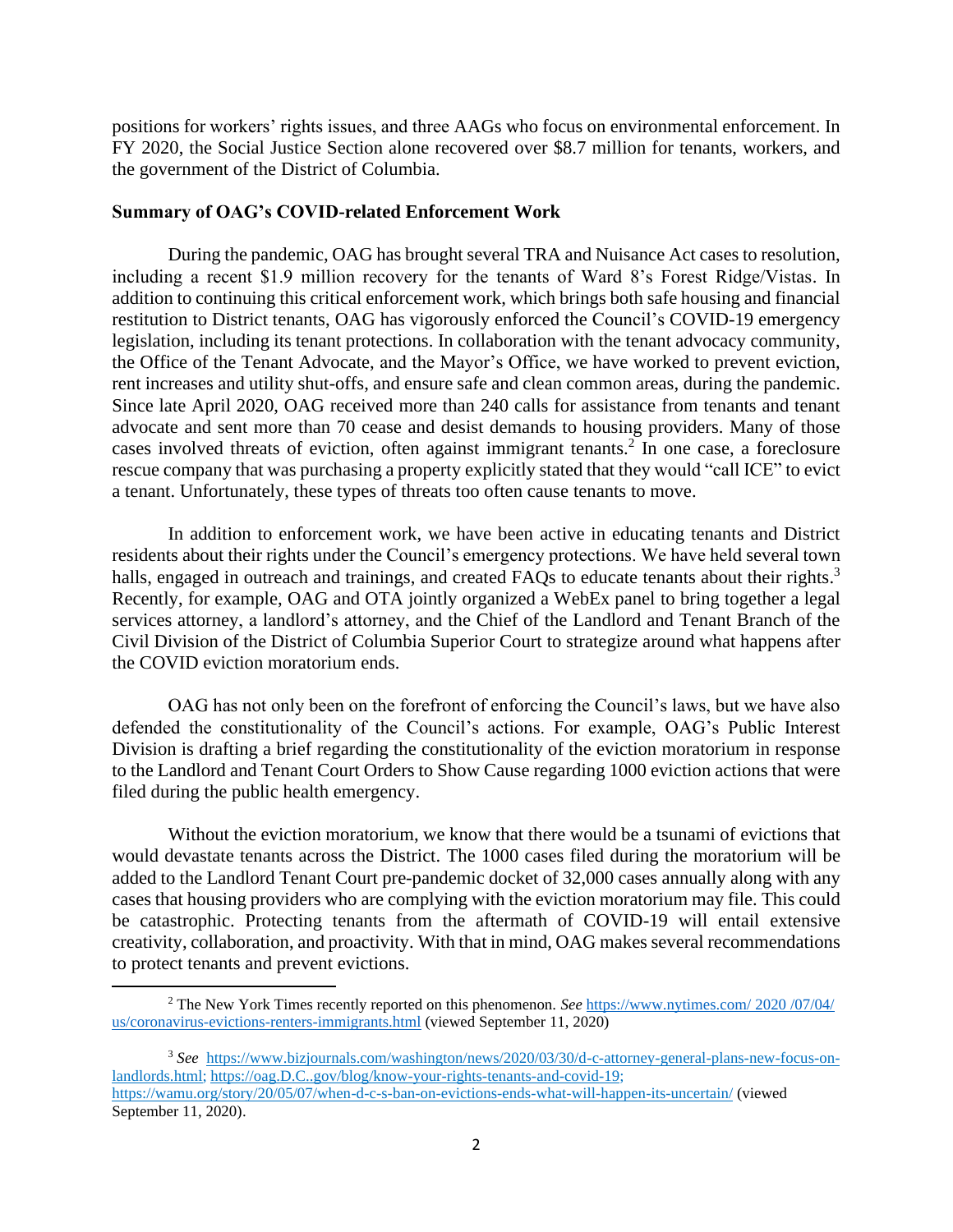## **OAG Recommendations to Protect Tenants and Prevent Evictions**

## • *Extend the Eviction Moratorium*

Currently, the Coronavirus Support Congressional Review Emergency Amendment Act of 2020 prohibits eviction during the public health emergency period. D.C. Act 23-328 § 404 (June 9, 2020). Landlords also cannot file new eviction cases during the public health emergency and for 60 days after the emergency. *See* D.C. Code § 16–1501(b). Finally, landlords cannot *serve* a court summons to a tenant during the public health emergency. *See* D.C. Code § 16–1502. The end of the public health emergency may be fast-approaching. *See* Public Health Emergency Authority Extension Emergency Declaration Resolution of 2020, B23-0816 § 2(b).

Extending the eviction moratorium is essential to prepare for the aftermath of the pandemic. We know too many of our neighbors are financially strapped due to decreased work hours or loss of jobs; the end of unemployment insurance benefits; reduced ability to work due to the health effects of COVID-19; and other unanticipated consequences. This will not change overnight due to the end of the emergency. Protecting our most vulnerable residents requires extension of the moratorium. Crucially, this extension will mitigate the disparate impact of COVID-19 on communities of color.<sup>4</sup>

OAG therefore recommends an extension of the eviction moratorium beyond the existing protections to prevent any eviction, filing of new eviction cases, or serving a summons on tenants, until 120 days after the public health emergency ends. This will allow a reasonable period of time to rebound from the pandemic—or for the Council to evaluate whether further extensions are appropriate. Without this buffer, tenants and the Court will not have sufficient time to recover.

## • *Extend the Freeze on Late Fees and Rent Increases*

Two tenant protections, in tandem, help reduce the monthly costs a tenant pays during the pandemic: (1) the prohibition of rent increases until 30 days after the public health emergency and (2) the prohibition on late fees during any month for which a public emergency has been declared. *See* D.C. Code §§ 42-3505(c)(6) & 42-3194.01. These protections are critical to help tenants stay afloat during the pandemic and during recovery from the pandemic. They should be extended for at least 60 days from the end of the public health emergency. Freezing rent for this longer duration also simplifies the rent calculation process for the rent repayment plan process.

## • *Extend the Repayment Plan Protections*

If a tenant demonstrates that the public health emergency caused them direct or indirect financial hardship, then a landlord must offer a rental repayment plan for rent and fees that came due during the emergency and for one year after the end of the emergency. Landlords must create online or phone-based application procedures for these plans. *See* D.C. Code § 42-3192.01.

<sup>4</sup> *See* [https://www.npr.org/2020/04/09/831174878/racial-disparities-in-covid-19-impact-emerge-as-data-is](https://www.npr.org/2020/04/09/831174878/racial-disparities-in-covid-19-impact-emerge-as-data-is-slowly-released)[slowly-released;](https://www.npr.org/2020/04/09/831174878/racial-disparities-in-covid-19-impact-emerge-as-data-is-slowly-released) [https://www.pbs.org/ news hour/show/how-economic-factors-are-putting-people-of-color-at](https://www.pbs.org/%20news%20hour/show/how-economic-factors-are-putting-people-of-color-at-greater-risk-for-coronavirus)[greater-risk-for-coronavirus](https://www.pbs.org/%20news%20hour/show/how-economic-factors-are-putting-people-of-color-at-greater-risk-for-coronavirus) (both viewed September 11, 2020).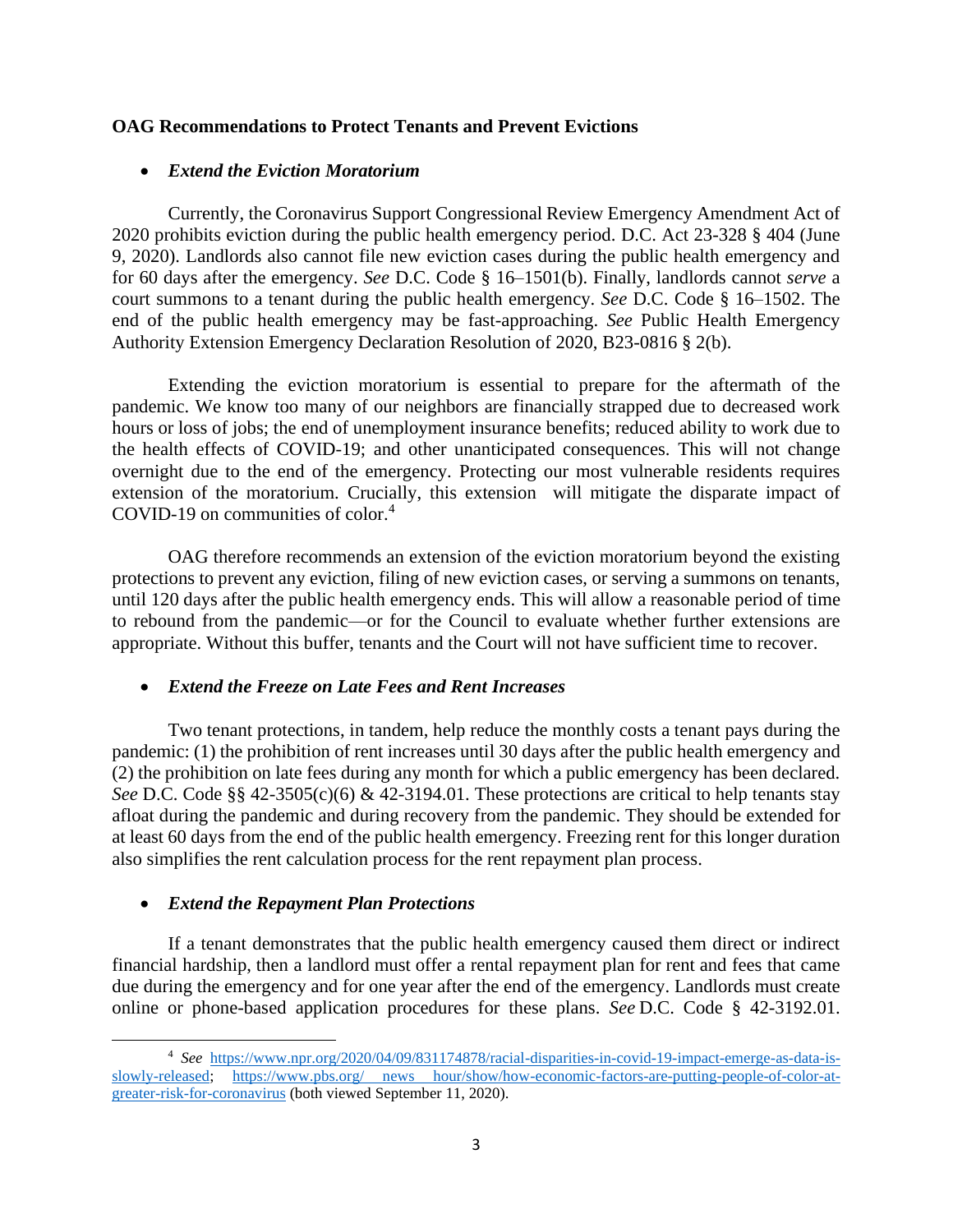Repayment plans facilitate tenants' recovery from the pandemic. Extending the one-year period to at least 18 months will ensure that these plans are actually effective in light of the duration of this emergency and the significant financial effects to the community.

## • *Create a Formal Non-payment of Rent Mediation Program*

Negotiating rent repayment plans is complex, especially with the wide array of COVID-19 protections, when federally subsidized housing is involved, or when tenants have limited education or limited English proficiency. Without adequate support through the process, tenants will struggle to engage with housing providers for repayment plans. OAG recommends that the Council put in place a program to provide this support. One option would be to require mediation before initiation of the eviction process with Superior Court Multidoor Mediation and to provide monetary support to community organizations that can help tenants with this mediation. Another option would be to structure a pre-court mediation process through community mediation centers, with emergency funding support from the District and *pro bono* law firm staffing. Lastly, the repayment agreement law should require that tenants receive full information about rental assistance options and help accessing those benefits. 5

# • *Expand Rental Assistance Options and Education about Those Options*

Despite the wide array of rental assistance options, more funding is necessary to meet the current need demand and to prevent displacement and resulting costs to the District. Funding is necessary not only to bolster rental assistance programs, but also for the programs that administer rental assistance, educate tenants about their options, and help them apply for rental assistance in the most streamlined way possible. Moreover, the panoply of government agencies that serve tenants should streamline their rental assistance services into a unified call center, to reduce the need to call multiple telephone numbers to access these critical benefits.

Separately, a low- or no-interest rent repayment loan process for tenants could provide housing providers immediate financial relief while allowing the District to recover over a longer time horizon as tenants repay more gradually. Moreover, the Council could expand COVID relief grants to housing providers to provide relief for tenants and small housing providers without forcing tenants through the rental assistance process. Finally, rental assistance received during the public health emergency should not count toward the one-time annual limit on receiving rental assistance, or any other future denials of rental assistance.

# • *Expand the Utility Shut-off Moratorium*

Under the COVID-19 emergency legislation, utility companies (including electric, gas, water, cable, and telecommunications) cannot disconnect services during the public health emergency and for 15 days after the end of the emergency. *See* D.C. Code §§ 34-1501.02(b), 34- 1671.06(b), 34-2407.01(c)(2) & 34-1271.01(a). Currently, utility providers must offer a payment plan option to eligible customers for payments that occur during the public health emergency plus (a) 60 days for a cable or telecommunications operator that the Public Service Commission does

<sup>5</sup> *See* [https://dhcd.D.C.gov/service/covid-19-rental-assistance](https://dhcd.d.c.gov/service/covid-19-rental-assistance) (viewed September 9, 2010).